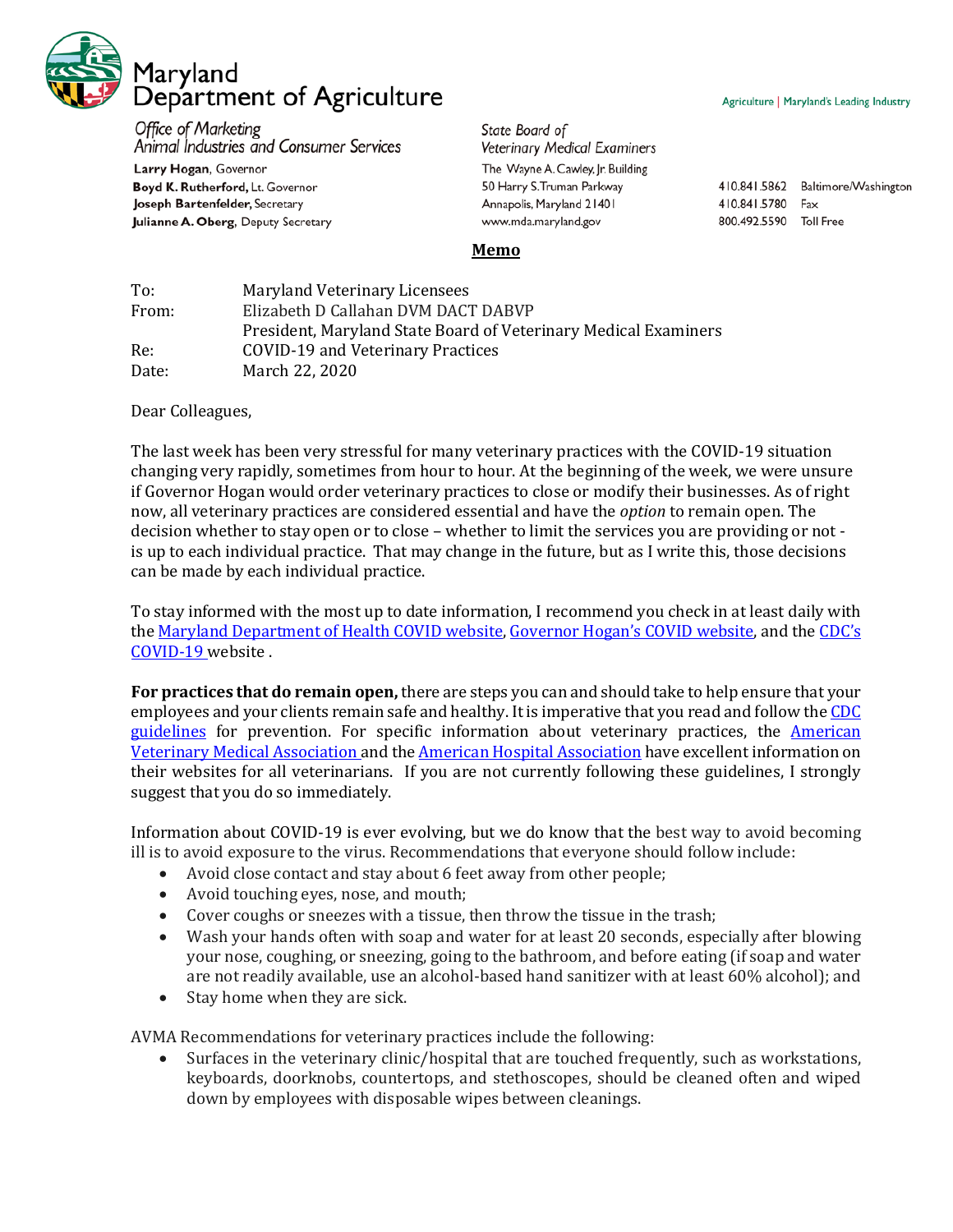- Provide no-touch disposal receptacles.
- Place hand sanitizers in multiple locations, including in exam rooms, offices, and conference rooms to encourage hand hygiene
- Veterinary healthcare team members who have symptoms of acute respiratory illness should stay at home and should not return to work until they are free of fever (fever is defined as a temperature of 100.4F or higher, using an oral thermometer), signs of a fever, and any other symptoms for at least 24 hours without the use of fever-reducing or other symptom-altering medicine (e.g., cough suppressants).
- Team members who appear to have symptoms of acute respiratory illness upon arrival at work or who become sick during the day should be separated from other team members and sent home immediately.
- If a team member is confirmed to have COVID-19, the veterinary practice owner should inform other team members of their possible exposure to COVID-19, but maintain confidentiality as required by law. Team members who are exposed to another employee with confirmed COVID-19 should contact their physician or local health department to determine how best to proceed. It is possible that public health officials may ask that the veterinary practice be temporarily closed for personnel isolation and disinfection.

Although there are no directives specific to veterinary practices, we recommend that all elective surgeries and procedures be postponed in consideration of the expected shortages in Personal Protective Equipment due to the unprecedented and expected demand in the human medical field. Elective procedures are generally those that can be delayed for a minimum of three months without undue risk to the current or future health of the patient.

When you do see clients:

- Be strategic in the use of personal protective equipment (PPE), including masks, gowns, and gloves.
- Consider meeting clients with ill animals at their cars, rather than having them bring those animals into your waiting room. When meeting clients, as a precaution, veterinary team members should maintain appropriate distance as possible and wear appropriate PPE. Consider the use of telephone to gather information on history and clinical signs and to conduct follow-up consultations. This should reduce risk for both veterinary team members and clients, as human-to-human contact is still believed to be the primary mode of transmission.

Although the situations is very fluid, there is one thing we are certain of – these are extraordinary times and it is clear you need to operate differently. If you are not, consider the liabilities you may be inviting if one of your employees gets ill and you did nothing to prevent it. Likewise, if you work in a practice that isn't taking adequate precautions, you should speak up. Your life may depend upon it.

All of us at the State Board are happy to address your questions and concerns as best we can. Just know that we have many different types and sizes of practices in Maryland, and there is no one recommendation we can issue that will cover all of them. If you implement the protocols in your practice that allow you to adhere to the CDC guidelines, we will have the best chance of staying safe and healthy. For question, you can contact me at: [Elizabeth.callahan@maryland.gov](mailto:Elizabeth.callahan@maryland.gov) or the Board's Executive Director a[t vanessa.orlando@maryland.gov.](mailto:vanessa.orlando@maryland.gov)